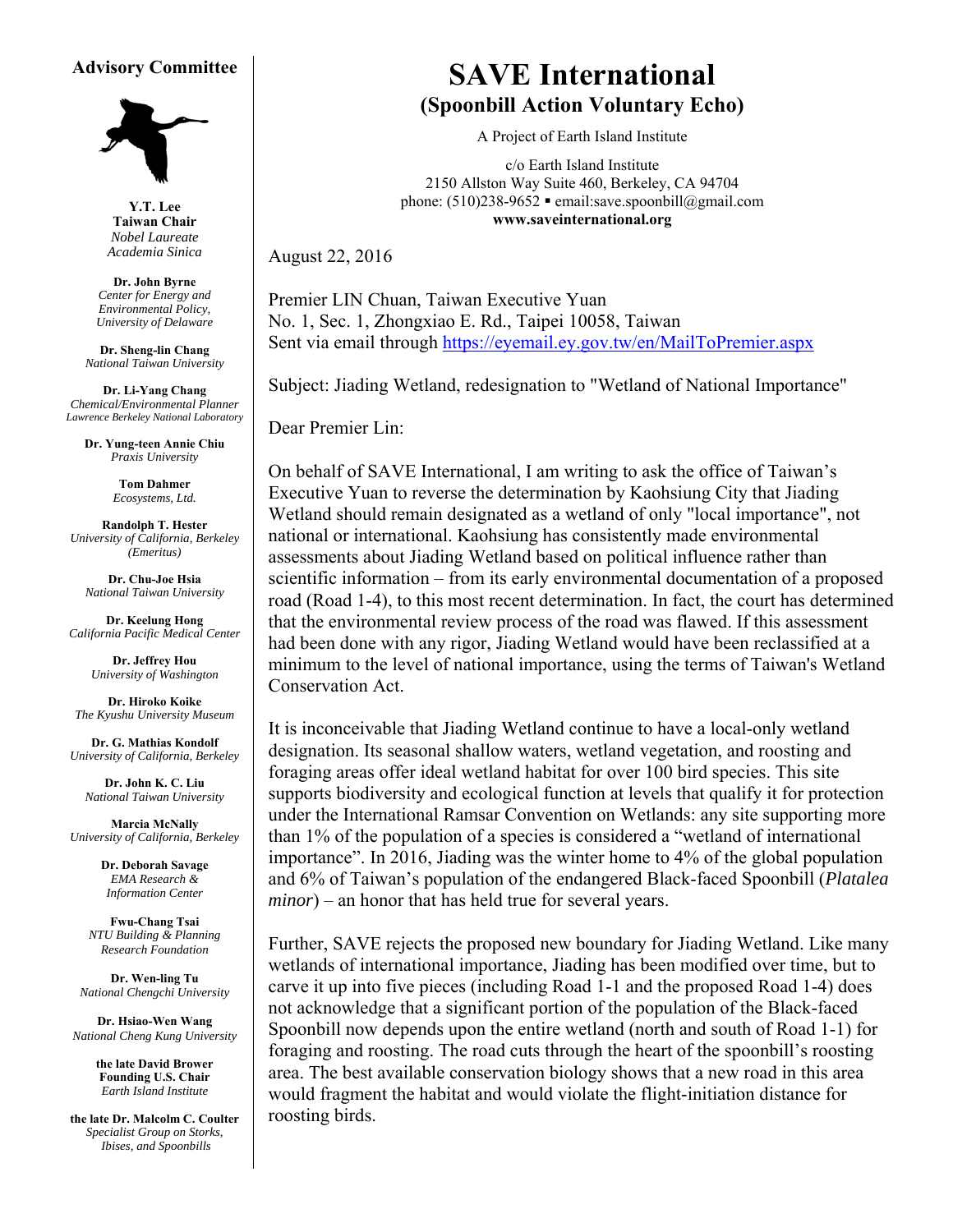### Page 2, SAVE International letter, August 22, 2016

SAVE knows these things because we prepared a detailed analysis of Jiading Wetland in 2014, in conjunction with scientists and environmental planners from the University of California, Berkeley and National Cheng Kung University, and local organizations from the Jiading area and Kaohsiung. The resulting report documents its environmental assets and challenges as well as proposes land-use-based plans for the future (see https://savespoonbills.files.wordpress.com/2014/07/jiading-final-report-june-2014 tw\_po-hsiu.pdf). During the debate over Road 1-4, SAVE contributed considerable documentation, both in writing and spoken testimony, because we believe that the road would seriously harm the endangered Black-faced Spoonbill, the wetland ecosystem, and the local economy.

Jiading Wetland is only one site in Taiwan for which SAVE has presented scientific studies and plans before the central and local governments. We were founded in 1997 to evaluate the impact of the proposed Bin-nan petrochemical complex, and subsequently to develop an alternative plan that saved thousands of jobs in fishing and created a new tourism economy for Yunlin, Chiayi, and Tainan Counties. We continue to conduct research on spoonbill habitat, promote alternative development, and collaborate with local groups to develop sustainable plans that protect spoonbills. Thanks to the partnership of many people around the world -- in particular the leadership of Taiwan's national government -- spoonbill numbers are increasing. These efforts have brought Taiwan well-deserved international recognition. SAVE believes that just like Chiku Lagoon in the 1990s, Jiading Wetland could provide enormous economic advantages for the local and regional economy.

We consider the above to be obvious arguments for reclassifying the wetland, and we have been repeating them for years. But there are more. If the politicians of Kaohsiung City looked more closely at what has been happening in Jiading in the past two years, they would realize that sustainable ecotourism is already taking hold, using the ideas that SAVE and others have proposed. For example, a coffee shop owner who attended the EIA public meetings in 2014 converted her business to an ecotourism bed and breakfast. National Pingtung University developed a cultural and ecotourism map, which is being widely distributed. The number of birdwatching tourists to the wetland continues to increase.

Even more significantly, and at the heart of the aspirations of the Wetlands Conservation Act, Jiading Wetland has become a training ground for a new generation of scientists and informed citizens. Local non-governmental organizations (NGOs) consistently hold events at the wetland, from local history tours to wetland clean-ups. The vision for the wetland spawned a local youth-based NGO, Jiading Wetland Youth. Among its other activities, this group hosted an activism training workshop in 2015 that included students from multiple Taiwanese universities and from Tokyo Institute of Technology.

To conclude, we ask that your office reverse the local government determination that Jiading Wetland remain a local-level wetland, and ensure that the wetland be reclassified as a wetland of at least national importance, or even a wetland of international importance. Thank you for your consideration.

Respectfully,

Derek Schubert President, SAVE International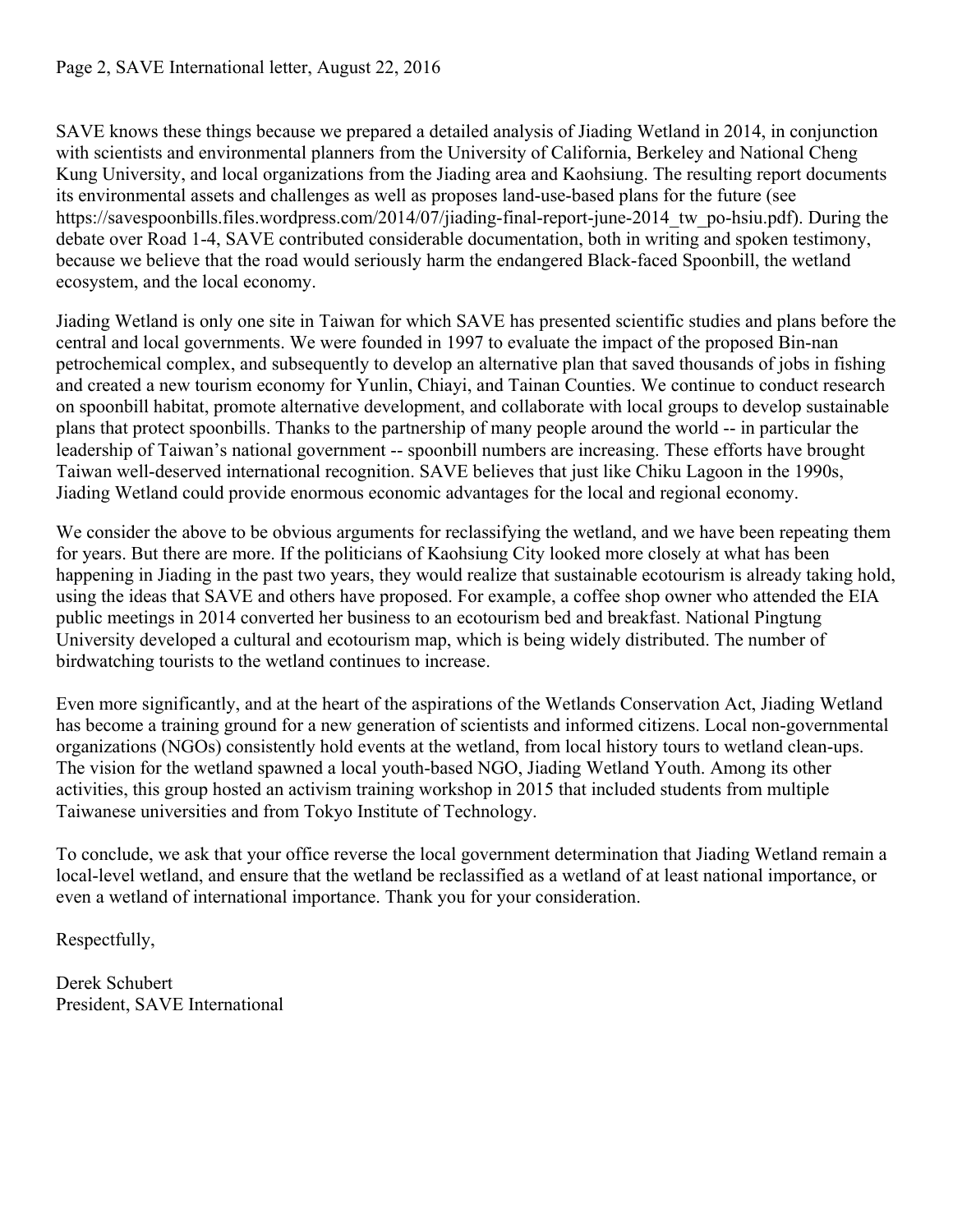# **[ 請將茄萣濕地重新指定為國家級重要濕地 ]**

國際黑面琵鷺後援聯盟給行政院長林全的一封信

本信寄發至「行政院院長電子信箱」https://eyemail.ey.gov.tw/en/MailToPremier.aspx

## **SAVE International**

## **(Spoonbill Action Voluntary Echo)**

### 國際黑面琵鷺後援聯盟

A Project of Earth Island Institute c/o Earth Island Institute 2150 Allston Way Suite 460, Berkeley, CA 94704 phone: (510)238‐9652 email:save.spoonbill@gmail.com www.saveinternational.org

2016 年 8 月 22 日

收件人:行政院長林全 主 旨:茄萣濕地重新指定為國家級重要濕地

敬愛的林全院長:

謹代表國際黑面琵鷺後援聯盟(SAVE International,以下簡稱 SAVE),懇請行 政院改變高雄市政府將茄萣濕地再評定為地方級重要濕地的決定,而非國家級或 國際級重要濕地。高雄市政府歷來對茄萣濕地進行多次環境評估,持續都是基於 政治考量,而非依據科學根據:從最早針對 1-4 號計書道路的環境影響評估,到 最近對於茄萣濕地的再評定作業皆然。事實上,高雄高等行政法院已判決高雄市 政府於 2014 年 7 月 17 日有條件通過 1‐4 道路開發計畫環境影響評估之行政程序 具有瑕疵,應予撤銷。若依據台灣濕地保育法,嚴謹地執行再評定作業,茄萣濕 地至少應被重新分級為國家級重要濕地。

令人難以致信的是,茄萣濕地再評定作業依然僅將其定位為地方級重要濕 地。茄萣濕地季節性的淺水域、濕地植被,提供生物棲息與覓食,是超過 100 種鳥類的理想棲地環境。此濕地所支持的生物多樣性與生態功能,已經符合國際 拉姆薩公約的濕地保護標準:任一濕地,棲息有單一種水鳥其全球百分之一以上 的個體數量,便可被認定為「國際級濕地」,應受到相應層級的保護。單是 2016 年,來到茄萣濕地度冬的瀕危物種黑面琵鷺(*Platalea minor*)數量,就佔了全球族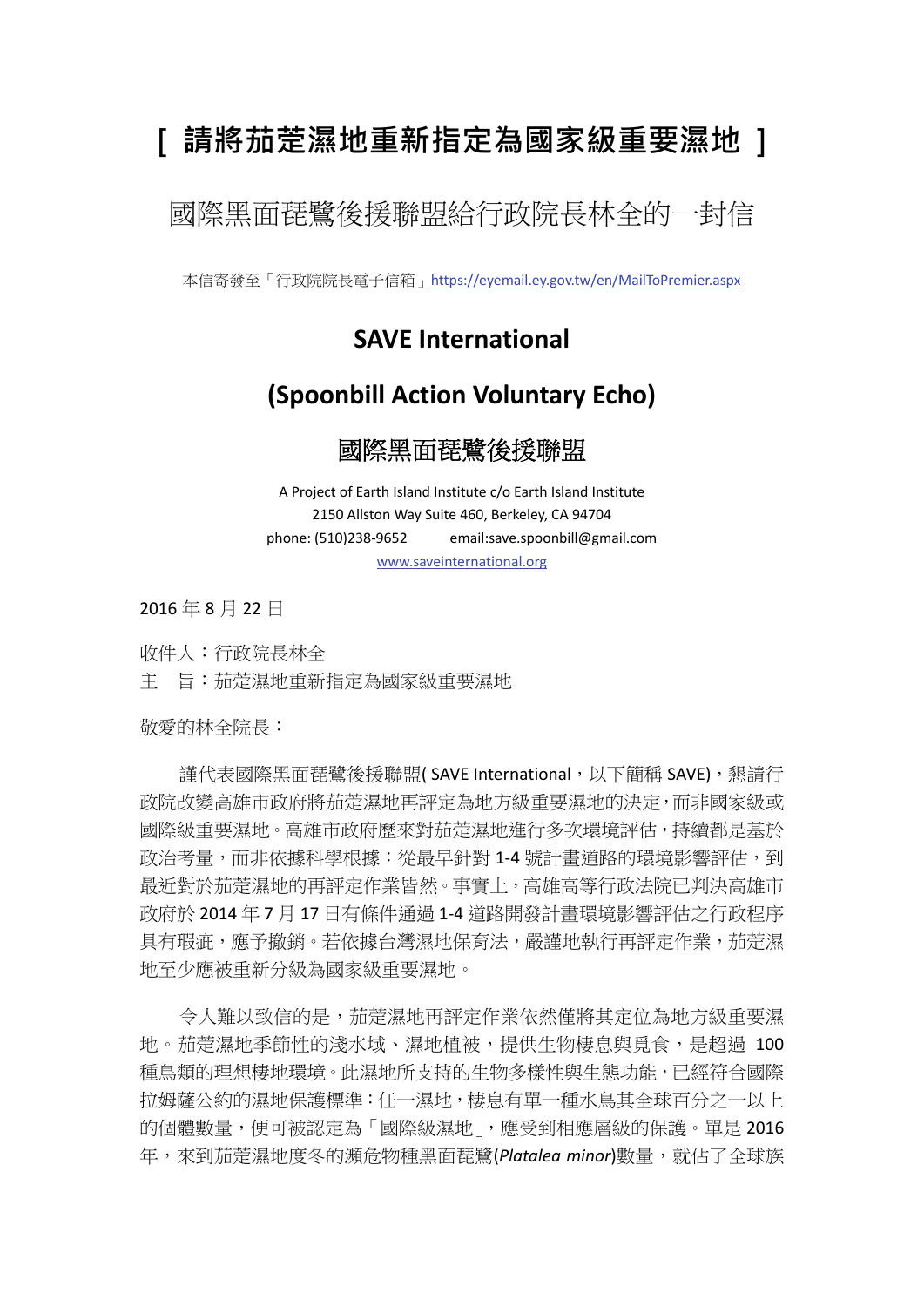群數量的 4%; 也是全台度冬黑琵數量的 6%。茄萣濕地已經連續多年得到這種 殊榮,受到黑面琵鷺的青睞。

此外,SAVE 反對茄萣濕地再評定分析報告書中所建議新的濕地範圍。一如 許多其他的國際級重要濕地,茄萣濕地的生態雖然已歷經多次的人為破壞;但若 依新的建議範圍,將茄萣濕地分割為五個區塊(包括已建成的 1‐1 道路和 1‐4 計畫 道路範圍),表示再評定作業主管機關並未正視到--此重要比例的黑面琵鷺族群, 仰賴完整濕地(含 1-1 道路南北兩側)作為覓食與棲息地的事實。甚且,1-4 道路的 預定位址,將穿越黑面琵鷺棲息的核心地帶。依據保育生物學,道路開闢不但會 造成棲地碎裂化,也會衝擊棲息中鳥類啟動警戒所需的飛行起始距離。

SAVE 早在 2014 年就對茄萣濕地進行了詳盡的分析,因此我們熟知茄萣當地 存在道路開發爭議與濕地定位的議題。當時的分析工作乃結合了美國加州柏克萊 大學與台灣成功大學的眾多科學家和環境規劃專家,以及來自高雄、茄萣在地社 團的共同參與。這份分析報告載明了茄萣擁有的環境資產和面對的挑戰,我們同 時也對茄萣未來整體的發展,從土地合理利用的觀點,提出完整的規劃建議 (請 參考本會「1‐4 號道路暨茄萣濕地相關開發計畫之影響評估‐‐茄萣經濟發展之策 略計畫」

https://savespoonbills.files.wordpress.com/2014/07/jiading-final-report-june-2014\_t w\_po-hsiu.pdf)。在 1-4 道路開發爭議持續的期間, SAVE 已多次提出書面陳情文 件,並於高雄市議會公聽會、立法院記者會上提出相關研究分析及規劃成果。因 為我們認為道路開發將對瀕危的黑面琵鷺、濕地、生態系統與地方經濟產生嚴重 的衝擊。

SAVE 持續對台灣的濕地提出以科學研究為基礎的規劃,甚至比中央或地方 政府更早,茄萣濕地只是其中一處。SAVE 於 1997 年成立,當時成立目的就是為 了評估台灣七股濱南石化工業開發計畫的衝擊,隨後 SAVE 提出區域替代性經濟 發展的計書,不僅成功地挽救了西南沿海數以千計的漁民生計,並為雲林、嘉義 和台南創造了觀光旅游的新經濟模式。日後,我們持續地研究黑琵樓地、推動以 替代性經濟取代開發的觀念,並與在地團體合作,發展同時兼顧黑面琵鷺保育與 地方經濟發展的計畫。黑琵保育的成功經驗要歸功於世界各地共同合作的夥伴, 特別是台灣政府在其中扮演了領導性的角色,全球的黑面琵鷺數量才能逐年提升。 歷來台灣政府投注於黑琵保育的努力,屢屢獲得國際社會的認同。SAVE 相信, 一如 1990 年代的七股潟湖,茄萣濕地能為地方與區域帶來可觀的經濟優勢。

以上論點充分說明茄萣濕地有必要重新分級,SAVE 也以此呼籲台灣政府多 年。然而,我們還想提供更多的訊息供台灣政府思考。倘若高雄市的政治人物能 進一步了解過去兩年來,茄萣地區新興的發展趨勢,不難發現由 SAVE 及其他團 體倡議的永續生態旅遊模式,已自發性地開展。例如,一位曾在 2014 年出席 1‐4 道路計畫地方說明會的咖啡店老闆,已開始發展接待外地及外籍賞鳥遊客的民宿